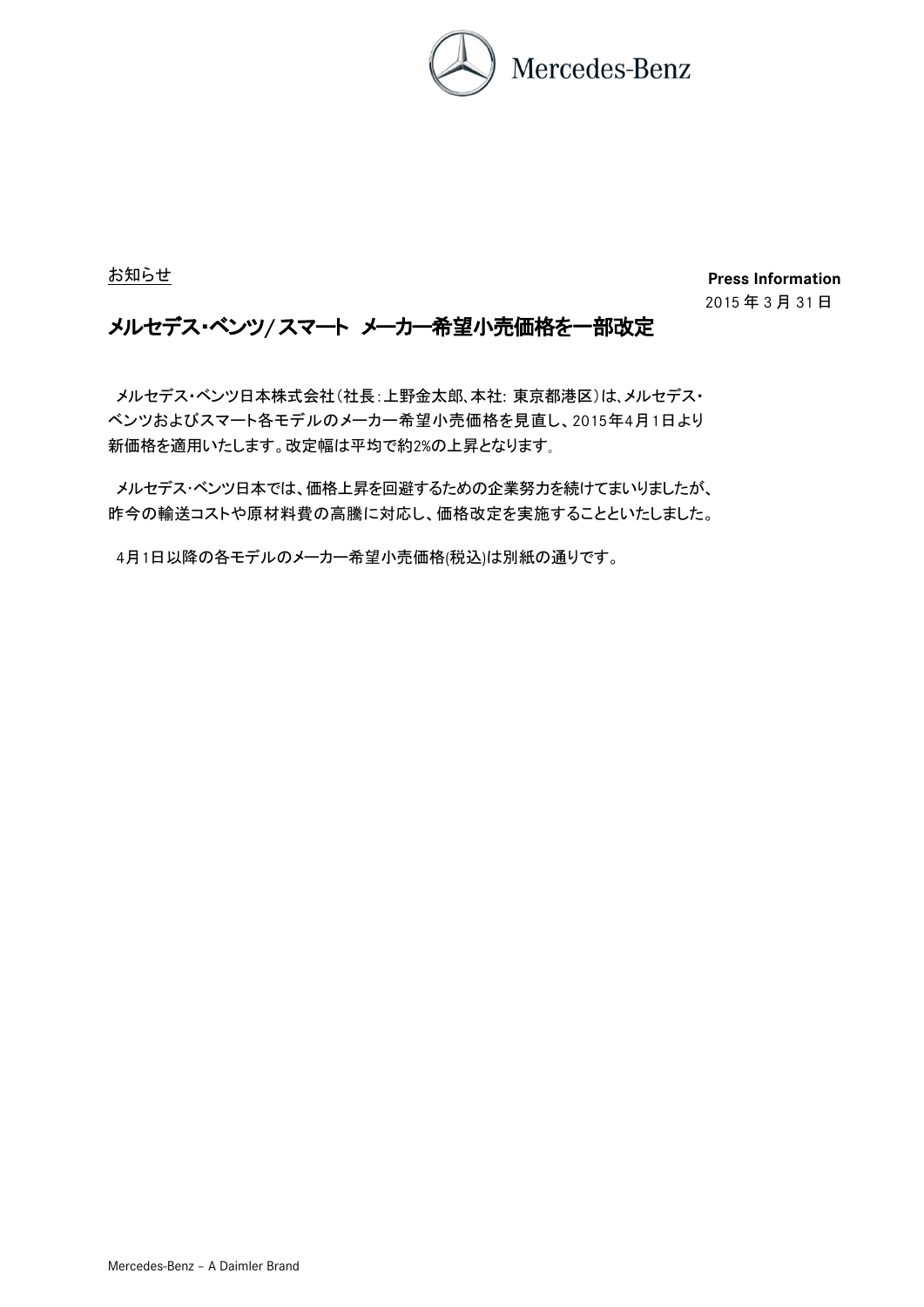メーカー希望小売価格 別紙 1 (消費税込み)は以下の通りです。

# <メルセデス・ベンツ>

| クラス            | モデル                                            | 新メーカー<br>希望小売価格 | 現行メーカー<br>希望小売価格 |
|----------------|------------------------------------------------|-----------------|------------------|
|                | A 180                                          | ¥2,980,000      | ¥2,920,000       |
| A-Class        | A 180 Sports                                   | ¥3,510,000      | ¥3,445,000       |
|                | A 250 SPORT 4MATIC                             | ¥4,750,000      | ¥4,661,000       |
|                | B 180                                          | ¥3,130,000      | ¥3,070,000       |
| <b>B-Class</b> | B 180 Sports                                   | ¥3,920,000      | ¥3,840,000       |
|                | B 250 4MATIC Sports                            | ¥5,000,000      | ¥4,900,000       |
|                | <b>CLA 180</b>                                 | ¥3,510,000      | ¥3,440,000       |
| CLA-Class      | <b>CLA 250</b>                                 | ¥4,960,000      | ¥4,860,000       |
|                | CLA 250 4MATIC                                 | ¥5,170,000      | ¥5,070,000       |
|                | <b>GLA 180</b>                                 | ¥3,510,000      | ¥3,440,000       |
|                | GLA 180 Sports                                 | ¥4,070,000      | ¥3,990,000       |
| GLA-Class      | GLA 180 Off-Road                               | ¥4,120,000      | ¥4,040,000       |
|                | GLA 250 4MATIC                                 | ¥4,770,000      | ¥4,674,000       |
|                | GLA 250 4MATIC Sports                          | ¥5,180,000      | ¥5,074,000       |
|                | GLA 250 4MATIC Off-Road                        | ¥5,230,000      | ¥5,124,000       |
|                | C <sub>180</sub>                               | ¥4,270,000      | ¥4,190,000       |
|                | C 180 AVANTGARDE                               | ¥4,760,000      | ¥4,670,000       |
|                | C 200 AVANTGARDE                               | ¥5,340,000      | ¥5,240,000       |
|                | C 250 Sports                                   | ¥6,570,000      | ¥6,440,000       |
|                | C 180 Stationwagon                             | ¥4,510,000      | ¥4,420,000       |
| C-Class        | C 180 Stationwagon<br>AVANTGARDE               | ¥5,390,000      | ¥5,280,000       |
|                | C 180 Stationwagon Sports                      | ¥5,840,000      | ¥5,730,000       |
|                | C 200 Stationwagon<br>AVANTGARDE               | ¥5,700,000      | ¥5,590,000       |
|                | C 200 Stationwagon Sports                      | ¥6,160,000      | ¥6,040,000       |
|                | C 200 Stationwagon Sports<br>(Leather version) | ¥6,540,000      | ¥6,410,000       |
|                | C 250 Stationwagon Sports                      | ¥7,380,000      | ¥7,240,000       |
|                | C 180 Coupé Trend                              | ¥4,070,000      | ¥3,990,000       |
|                | C 180 Coupé                                    | ¥4,760,000      | ¥4,665,000       |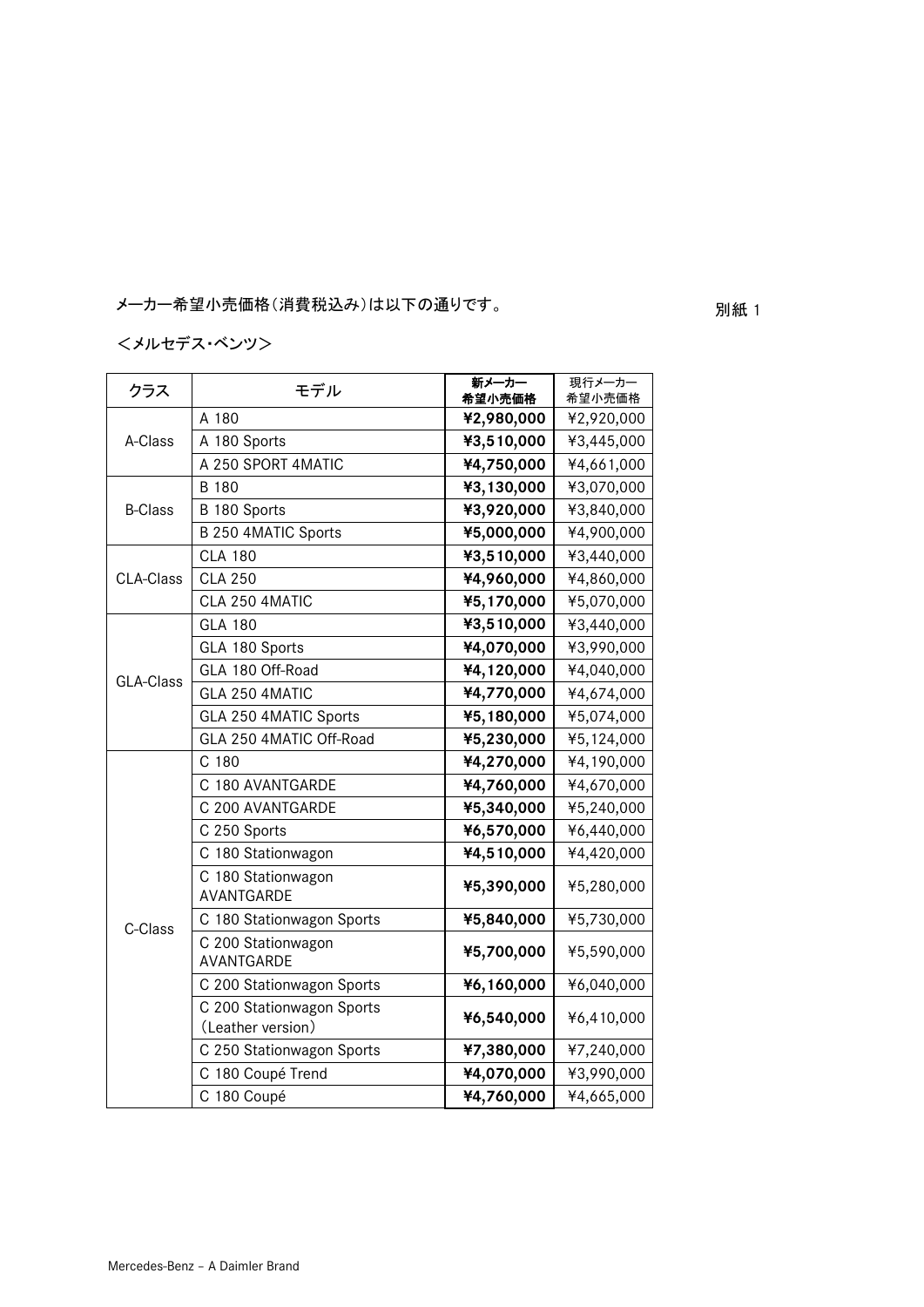| 別紙 2 |  |
|------|--|

| クラス       | モデル                                      | 新メーカー<br>希望小売価格 | 現行メーカー<br>希望小売価格 |
|-----------|------------------------------------------|-----------------|------------------|
|           | E 220 BlueTEC                            | ¥5,990,000      |                  |
|           | E 220 BlueTEC AVANTGARDE                 | ¥6,870,000      |                  |
|           | E 250 AVANTGARDE                         | ¥6,870,000      | ¥6,737,000       |
|           | E 300 AVANTGARDE                         | ¥7,560,000      | ¥7,410,000       |
|           | E 300 4MATIC AVANTGARDE                  | ¥7,870,000      | ¥7,720,000       |
|           | E 350 BlueTEC AVANTGARDE                 | ¥8,400,000      | ¥8,238,000       |
|           | E 400 AVANTGARDE                         | ¥9,380,000      | ¥9,380,000       |
|           | E 400 HYBRID AVANTGARDE                  | ¥9,340,000      | ¥9,154,000       |
|           | E 550 AVANTGARDE                         | ¥11,750,000     | ¥11,520,000      |
|           | E 220 BlueTEC Stationwagon               | ¥6,340,000      |                  |
|           | E 220 BlueTEC Stationwagon<br>AVANTGARDE | ¥7,240,000      |                  |
| E-Class   | E 250 Stationwagon<br>AVANTGARDE         | ¥7,240,000      | ¥7,097,000       |
|           | E 300 Stationwagon<br>AVANTGARDE         | ¥7,930,000      | ¥7,770,000       |
|           | E 300 4MATIC Stationwagon<br>AVANTGARDE  | ¥8,240,000      | ¥8,080,000       |
|           | E 350 BlueTEC Stationwagon<br>AVANTGARDE | ¥8,770,000      | ¥8,598,000       |
|           | E 400 Stationwagon<br>AVANTGARDE         | ¥9,750,000      | ¥9,750,000       |
|           | E 550 Stationwagon<br>AVANTGARDE         | ¥12,120,000     | ¥11,880,000      |
|           | E 250 Coupé                              | ¥7,020,000      | ¥6,881,000       |
|           | E 400 Coupé                              | ¥9,380,000      | ¥9,200,000       |
|           | E 250 Cabriolet                          | ¥7,330,000      | ¥7,189,000       |
|           | E 400 Cabriolet                          | ¥9,890,000      | ¥9,693,000       |
| CLS-Class | CLS 220 BlueTEC                          | ¥7,650,000      |                  |
|           | <b>CLS 400</b>                           | ¥9,690,000      | ¥9,690,000       |
|           | <b>CLS 550</b>                           | ¥12,480,000     | ¥12,240,000      |
|           | CLS 220 BlueTEC Shooting Brake           | ¥7,910,000      |                  |
|           | CLS 400 Shooting Brake                   | ¥9,950,000      | ¥9,950,000       |
|           | CLS 550 4MATIC Shooting Brake            | ¥13,010,000     | ¥12,754,000      |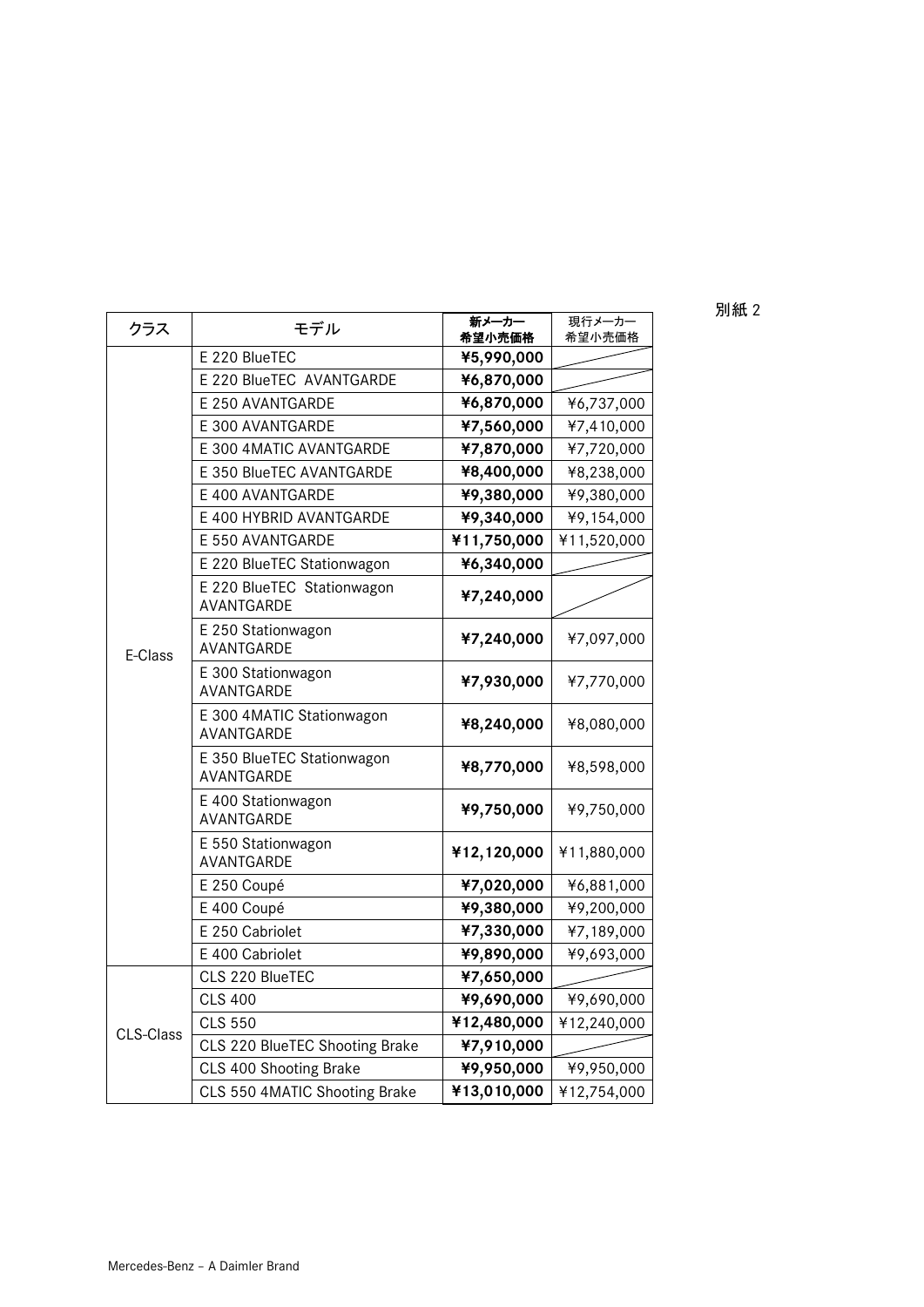| クラス       | モデル                       | 新メーカー<br>希望小売価格 | 現行メーカー<br>希望小売価格 | 別紙 3 |
|-----------|---------------------------|-----------------|------------------|------|
|           | S 400 HYBRID              | ¥11,120,000     | ¥10,900,000      |      |
| S-Class   | S 400 HYBRID Exclusive    | ¥13,330,000     | ¥13,070,000      |      |
|           | S 550 PLUG-IN HYBRID long | ¥16,220,000     | ¥15,900,000      |      |
|           | S 550 long                | ¥16,220,000     | ¥15,900,000      |      |
|           | S 600 long                | ¥22,950,000     | ¥22,500,000      |      |
|           | S 550 4MATIC Coupé        | ¥17,240,000     | ¥16,900,000      |      |
|           | <b>SLK 200 MT</b>         | ¥5,090,000      | ¥4,990,000       |      |
| SLK-Class | SLK 200 Trend+            | ¥5,220,000      | ¥5,122,000       |      |
|           | SLK 200 Exclusive         | ¥6,320,000      | ¥6,200,000       |      |
|           | <b>SLK 350</b>            | ¥8,080,000      | ¥7,920,000       |      |
| SL-Class  | SL 350                    | ¥12,480,000     | ¥12,240,000      |      |
|           | SL 550                    | ¥16,370,000     | ¥16,045,000      |      |
| GLK-Class | GLK 350 4MATIC            | ¥6,110,000      | ¥5,990,000       |      |
| M-Class   | ML 350 4MATIC             | ¥7,970,000      | ¥7,817,000       |      |
|           | ML 350 BlueTEC 4MATIC     | ¥8,290,000      | ¥8,125,000       |      |
| GL-Class  | GL 350 BlueTEC 4MATIC     | ¥10,000,000     | ¥10,000,000      |      |
|           | GL 550 4MATIC             | ¥13,530,000     | ¥13,268,000      |      |
| G-Class   | G 350 BlueTEC             | ¥10,180,000     | ¥9,980,000       |      |
|           | G 550                     | ¥14,160,000     | ¥13,885,000      |      |
| V-Class   | V 350 TREND               | ¥4,710,000      | ¥4,618,000       |      |
|           | V 350 AMBIENTE            | ¥6,470,000      | ¥6,346,000       |      |
|           | V 350 AMBIENTE long       | ¥6,680,000      | ¥6,552,000       |      |